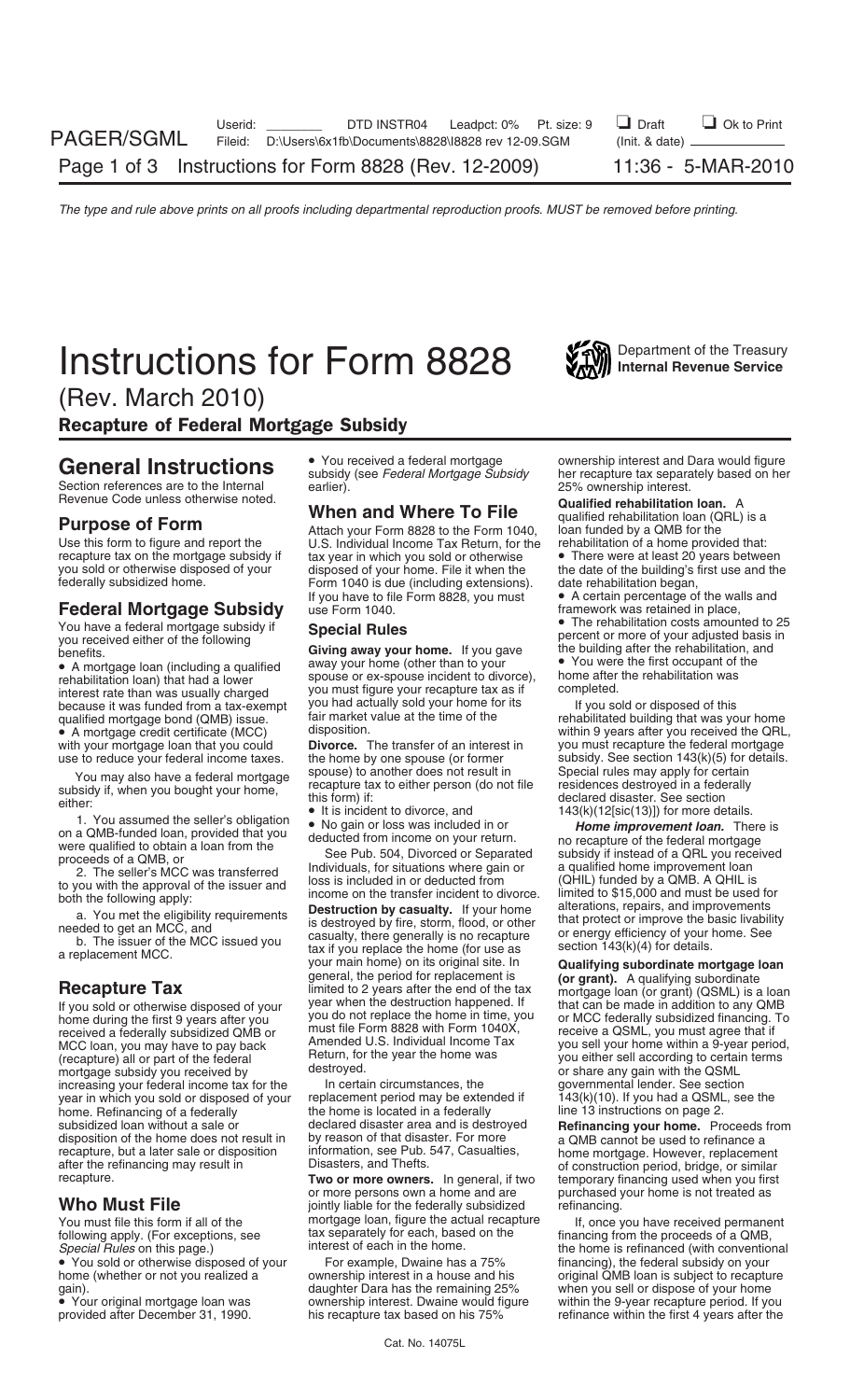closing date of the original loan, you have subsidized debt, not your current address the cost of the property plus purchase to adjust your holding period percentage as shown on your Form 1040. commissions and improvements, minus (see the worksheet for line 20 on page 3) the contract the conditionistic developments. The conditional state of the

1. The issuer reissues an MCC to<br>
replace your existing MCC, which can be<br>
the original MCC, an MCC issued to a<br>
transferee under Regulations section<br>
1.25-3(p), or an MCC previously reissued<br>
the bank or other lender that

**Repayment of the loan.** Your holding<br>
period percentage (line 20) may be **Line 8.** Enter the date the original income as shown on your Form 1040.<br>
reduced (see the line 20 instructions) if federally subsidized loan was fu

**Note.** If your home was financed with a<br>federally subsidized loan, you should<br>have received notification in writing from<br>the bond information for your interest in the home.<br>your mortgage was provided. The<br>your mortgage wa should include information needed to the sales price is the fair that was federally subsidized. Enter the figure your recapture tax and it should than by sale, the sales price is the fair that was federally subsidized. Ent advise you to keep it for your records.

(see the worksheet for line 20 on page 3)<br>
as if your loan was fully repaid on the<br>
date of the refinancing.<br>
An MCC can be reissued in a<br>
refinancing if all of the following<br>
conditions are met.<br>
Line 3. Fill in the reque

credit under your existing certificate for date you deeded the property to a relative<br>any tax year. (see *Giving away your home* under gross income as follows:<br>**Repayment of the loan.** Your holding the **Property of the sta** 

reduced (see the line 20 instructions) if federally subsidized loan was fully repaid. • **Add:** Any tax-exempt interest that you you:<br>you:  $\frac{1}{2}$  and  $\frac{1}{2}$  and  $\frac{1}{2}$  and  $\frac{1}{2}$  are the same is a file of sale i you:  $\frac{1}{2}$ <br>
you:  $\frac{1}{2}$  Repay your loan in full or refinance or other disposition on line 6.) A • Repay your loan in full or refinance<br>or other disposition on line 6.) A<br>other than with reissuance of an MCC (as<br>described earlier) within the first 4 years date of its refinancing (with conventional<br>after the closing da

**Name(s) and social security number.** The hame(s) and social security number the disposition. You should report only the<br>
The name(s) and social security number bath of the sales price representing your<br>
on Form 8828 shoul

Line 1. List the address of the property Line 12. In general, the adjusted basis of worksheet on page 3 to redetermine your that was subject to the federally your interest in the home is your share of holding period percen

2. The reissued MCC takes effect your original mortgage.<br>
Use 5. Fill in the month, day, and year to the dotted line<br>
byour home (refinancing closing date).<br>
The reissued MCC:<br>
3. The reissued MCC:<br>
a Applies to the and yo

and loan that met all the conditions specified **Line 16.** If your home was financed with earlier under *Refinancing your home* is • Sell or dispose of your home later a federally subsidized loan, you should considered an extension of the original during the 9-year recapture period. have received notification in writing from MCC loan. Do not enter the refinancing Other special rules may apply in the bond issuer or the lender at the time date for such an MCC on line 8. See certain cases. See section 143(m). your mortgage was provided. The *Refinancing your home* and the notification contains a table which lists instructions for line 20. adjusted qualifying income figures. Your **Specific Instructions Part II—Computation of** adjusted qualifying income is found in the **Specific Instructions Part II—Computation of** column of the table that corresponds to **Note** If your family size (number of fam

*mortgage loan (or grant)* under *Special* qualitying income (see line 16<br>**Part I—Description of** *Rules* on page 1).<br>**Home Subject to Federally Line 10.** Include sales commissions, vears of the closing date of the loan, a **Home Subject to Federally** Line 10. Include sales commissions, years of the closing date of the loan, and advertising, legal fees, etc., allocable to before selling or otherwise disposing of your interest in the home.<br>Sub